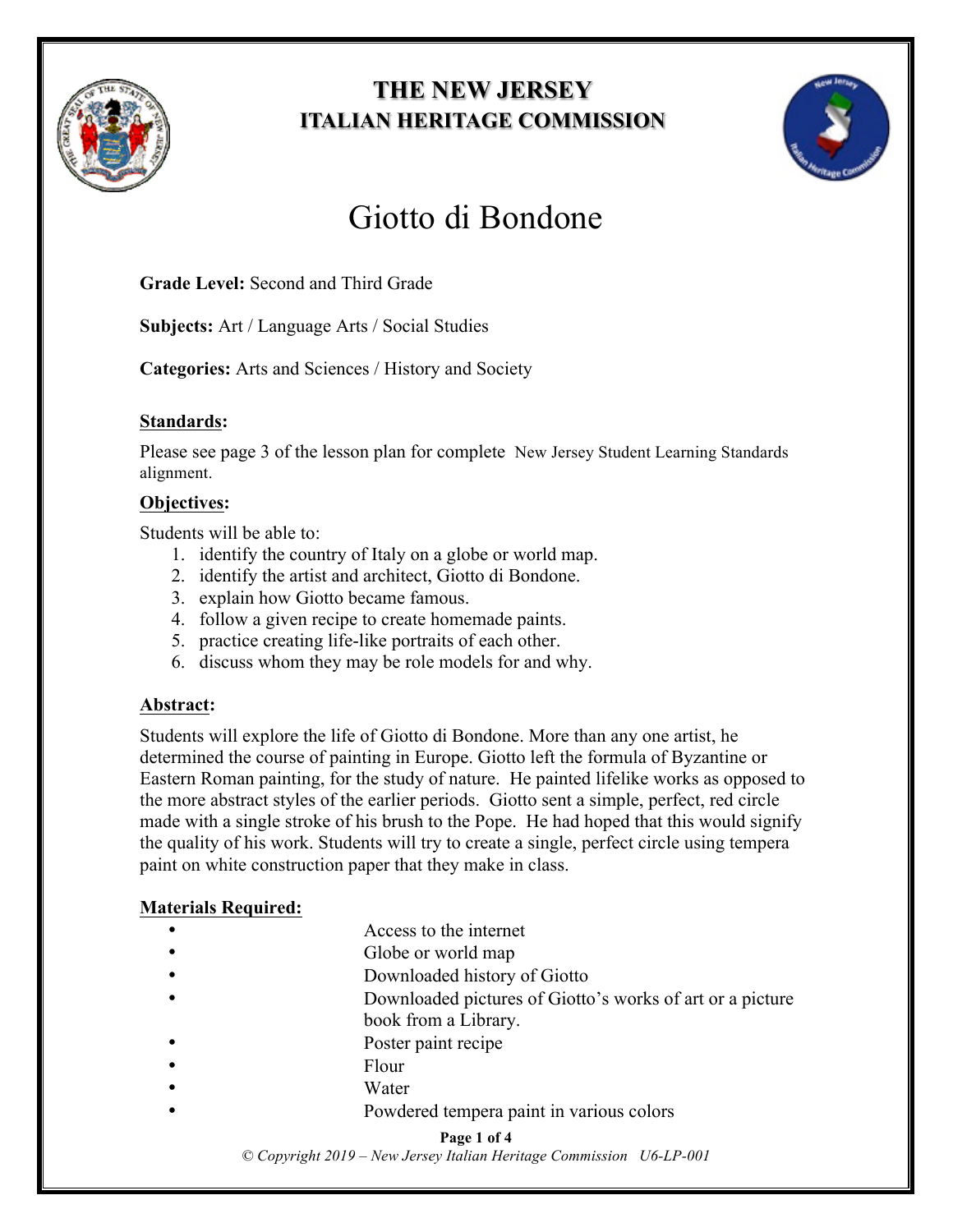- Liquid starch or liquid detergent
- Glitter or sand (optional)
- White construction paper
- Paint brushes

#### **Background:**

Giotto di Bondone, an Italian Renaissance artist and architect, was born 1267 and died in 1337. More than any one artist, he determined the course of painting in Europe. Giotto left the formula of Byzantine or Eastern Roman painting, for the study of nature. He painted lifelike works as opposed to the more abstract styles of the earlier periods. For further information, see the sites below.

- Biography http://en.wikipedia.org/wiki/Giotto\_di\_Bondone
- Works of art http://www.artcyclopedia.com/artists/giotto\_di\_bondone.html
- Homemade Poster paint recipe http://www.canteach.ca/elementary/artrecipes1.html

#### **Procedure:**

- I. Identify on a globe or world map the country of Italy, the city of Florence, and the town of Vespignano if possible.
- II. Give the class some basic background on Giotto's childhood and how he became an art student of Cimabue.
- III. Discuss and point out on a map some of the cities throughout Italy where Giotto created his master pieces.
	- a. Show some pictures of his works either on the internet or from a Library book.
- IV. Pope Boniface VIII requested to see samples of Giotto's artwork for evaluation.
	- a. Giotto sent a simple, perfect, red circle made with a single stroke of his hand.
	- b. He had hoped that this would signify the quality of his work.
- V. Have the students try to create a single, finger-painted perfect circle using tempera paint on white construction paper. See how to make the paint at http://www.canteach.ca/elementary/artrecipes1.html
	- a. Discuss their work.
	- b. Did they find it easy to do or more difficult?
- VI. Discuss why Giotto became famous:
	- a. Adding natural features and a third dimension to his paintings

#### **Page 2 of 4**

*© Copyright 2019 – New Jersey Italian Heritage Commission U6-LP-001*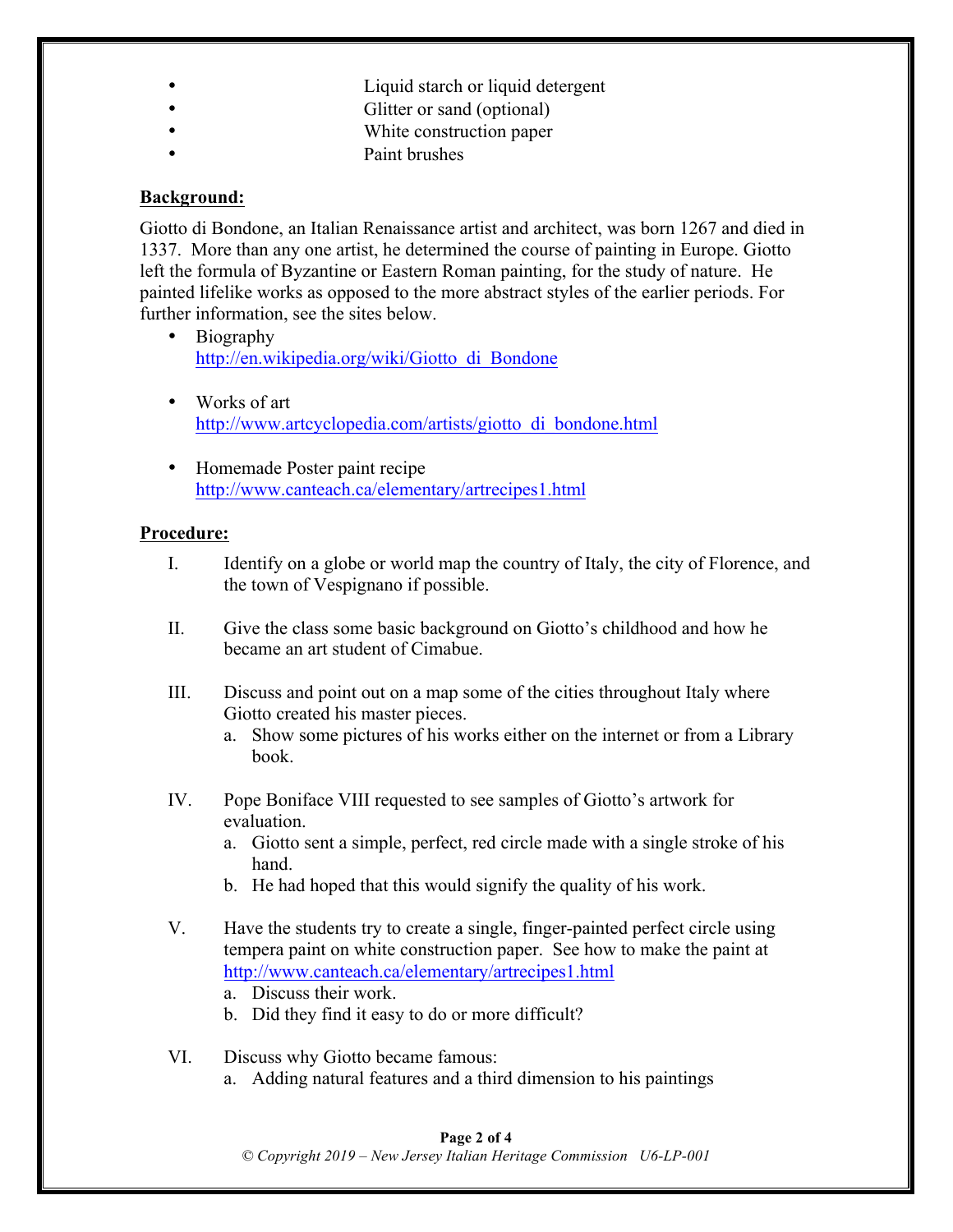- b. Transitioning art from the dark medieval years to the more naturalistic Renaissance.
- c. Designing the Campanile (Bell Tower) of the Cathedral of Florence.
- VII. Discuss his personal life.
	- a. Husband, Father, many friends (the Pope and King Robert of Naples), witty, considered rich.
	- b. He was known as an inspiration to other artists such as Masaccio and Michelangleo.
		- i. Ask the class if they have a talent and can be a role model or inspiration to others, such as a younger sibling or younger family member, maybe even a friend.
- VIII. As a class or in groups, follow the recipe to make homemade poster paint at http://www.canteach.ca/elementary/artrecipes1.html
	- a. Then, on white construction paper, have the students practice creating natural, life like pictures of each other.

#### **Assessment:**

Teachers will assess students based on a teacher-made checklist. They will see whether students understand the difference between abstract and natural and two-dimensional vs. three-dimensional.